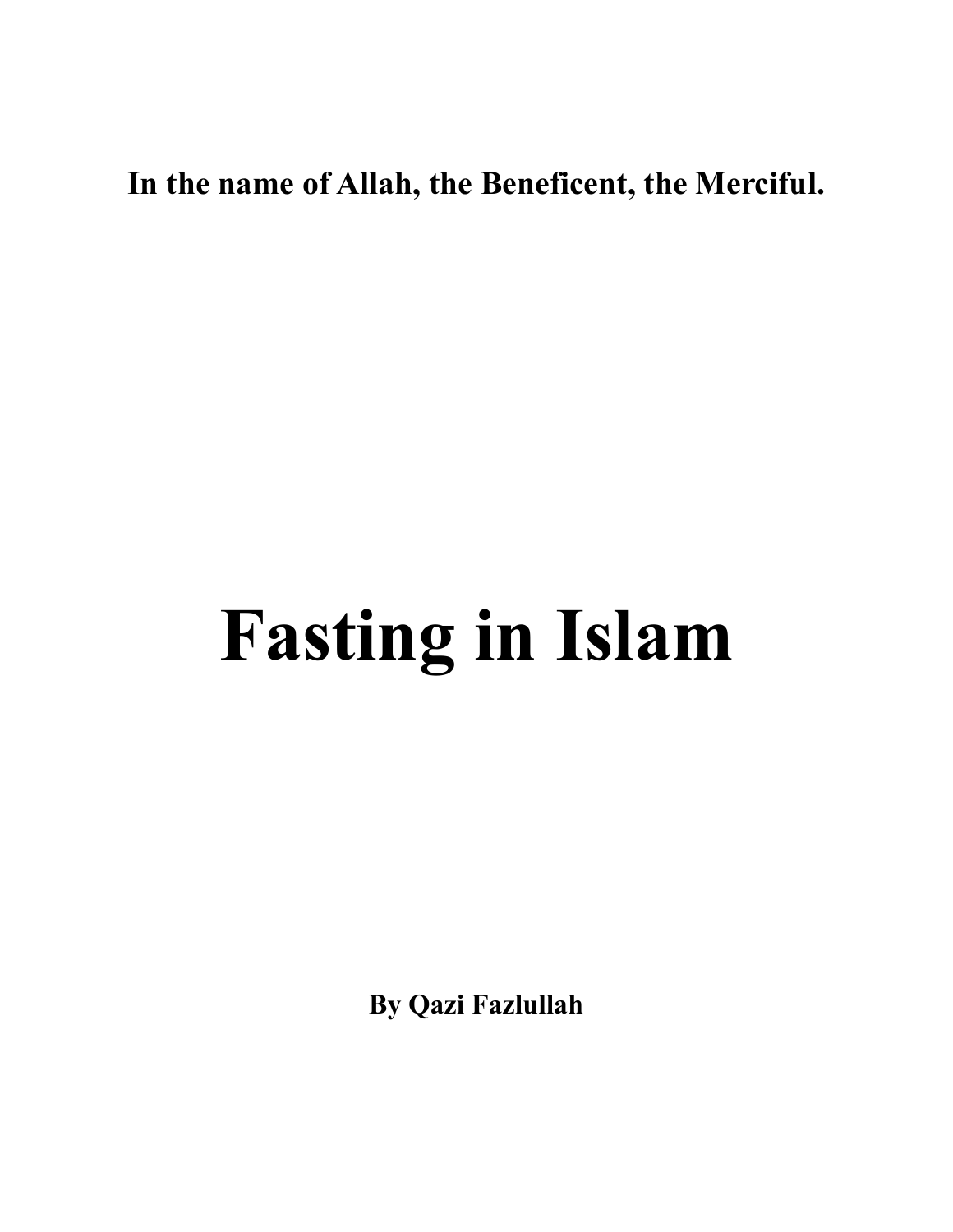Fasting in the month of Ramadan is one of the five pillars of Islam. It is mandatory for every Muslim adult, either male or female, and for all who do not possess an allowable excuse to abstain from fasting. Fasting has been a known practice in every divine religion although there have been differences in the nature and timing of the fasts. Fasting in Islam became an obligation on Sha'ban  $10<sup>th</sup>$  in the second year after Hijra, and after the change in Qibla from Baitul Maqdas to Baitullah.

#### **The advantages of fasting are:**

- 1. Definition of fasting: Fasting is defined by the jurists to "Abstain from three things; eating, drinking, and sexual pleasure, for the entire day when there is an intention of fasting.
- 2. Wisdom and philosophy: The basic philosophy behind any commandment and prohibition is obedience and submission, for that is the meaning of Islam. But every prescribed action in Islam also has an under laying philosophy and certain advantages. The advantages of fasting are:
	- a) It establishes discipline and further enhances a person's strength of will, patience, and stability.
	- b) It instills a sense of equality within the Muslims across all economic stratifications, for every Muslim adult is bound to fast, in exactly the same way, regardless of whether they are rich or poor.
	- c) It strengthens a Muslims belief in Allah (SWT) by abstaining from food and drink, even in solitude, having a firm belief that Allah (SWT) is All-Seeing and All-Hearing.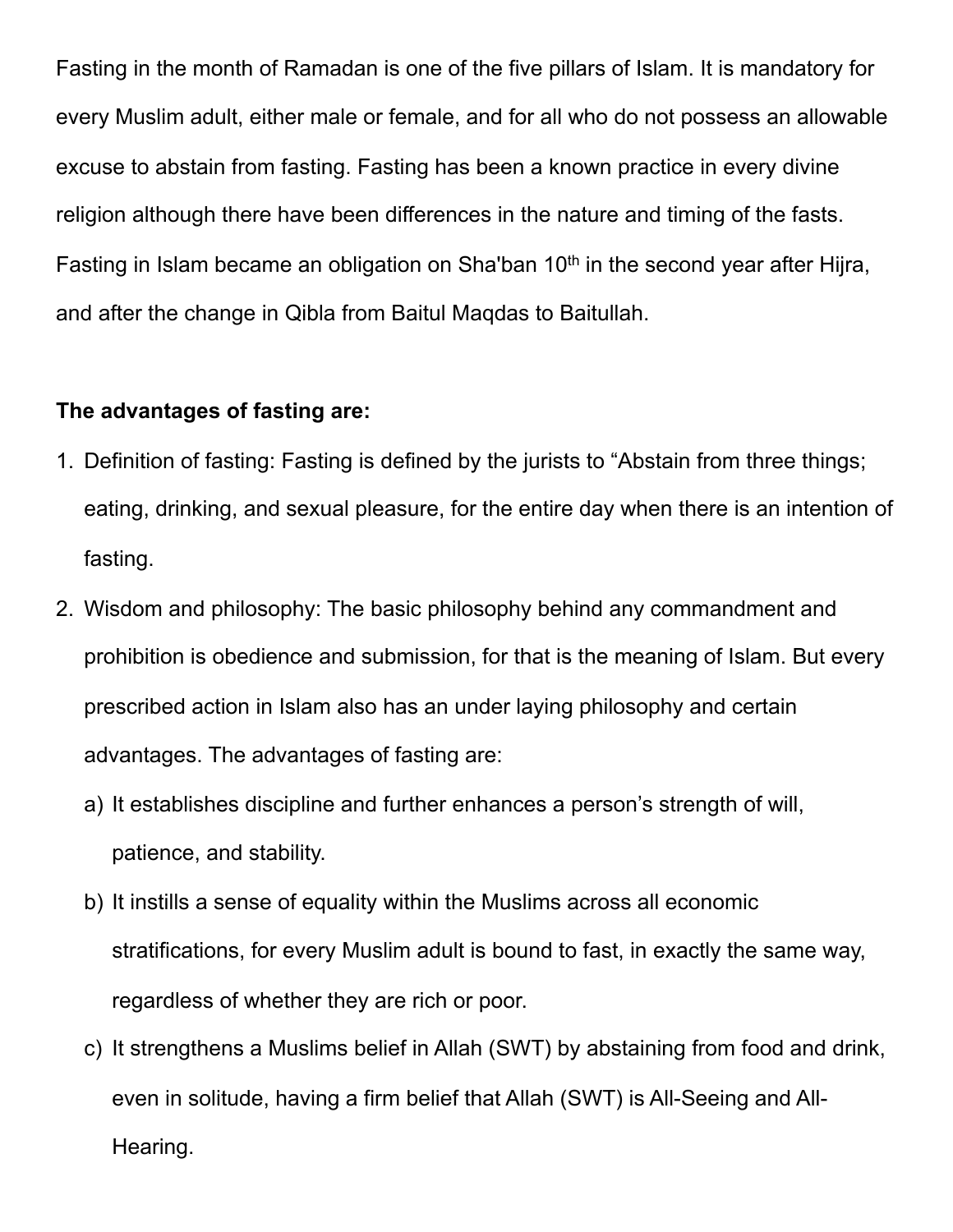- d) It regulates and disciplines our schedule of eating and drinking.
- e) It instills a sense of empathy and compassion for other Muslims, for it allows us to feel the pain of deprivation, hunger and thirst experienced by suffering people.
- f) It teaches self-control against our own physical lusts and desires.
- g) It is a means for promoting mental peace, relaxation, and satisfaction.
- h) The regulation of food intake during fasting has tremendous physical benefits to the body, whereby after a month of fasting the body feels invigorated, renewed and energized.
- i) It teaches one how to face adversity and hardships. As Rasoolullah (SAS) said, "Fasting is a shield." He also said "One who fasted and prayed during the night in the month of Ramadan with stern belief and with full sincerity, his past sins are pardoned."

In another Hadith it is said, "Fasting in Ramadan wipes out small sins when one avoids the major sins."

#### **How Ramadan starts:**

Islamic calendar and Islamic rules pertaining to dates are based upon the lunar calendar. The start of a lunar month is based upon sighting of the moon, or when 30 days have elapsed since the start of the previous month. Regarding moon sighting we need a testamentary statement from two just Muslims or at least one just, honest, integrated Muslim. But the possibility of sighting according to astronomers is a prerequisite. When the moon is sighted in one region, it is deemed sufficient for all people located to the west of that region, provided that the Qazi or Waali of the Muslims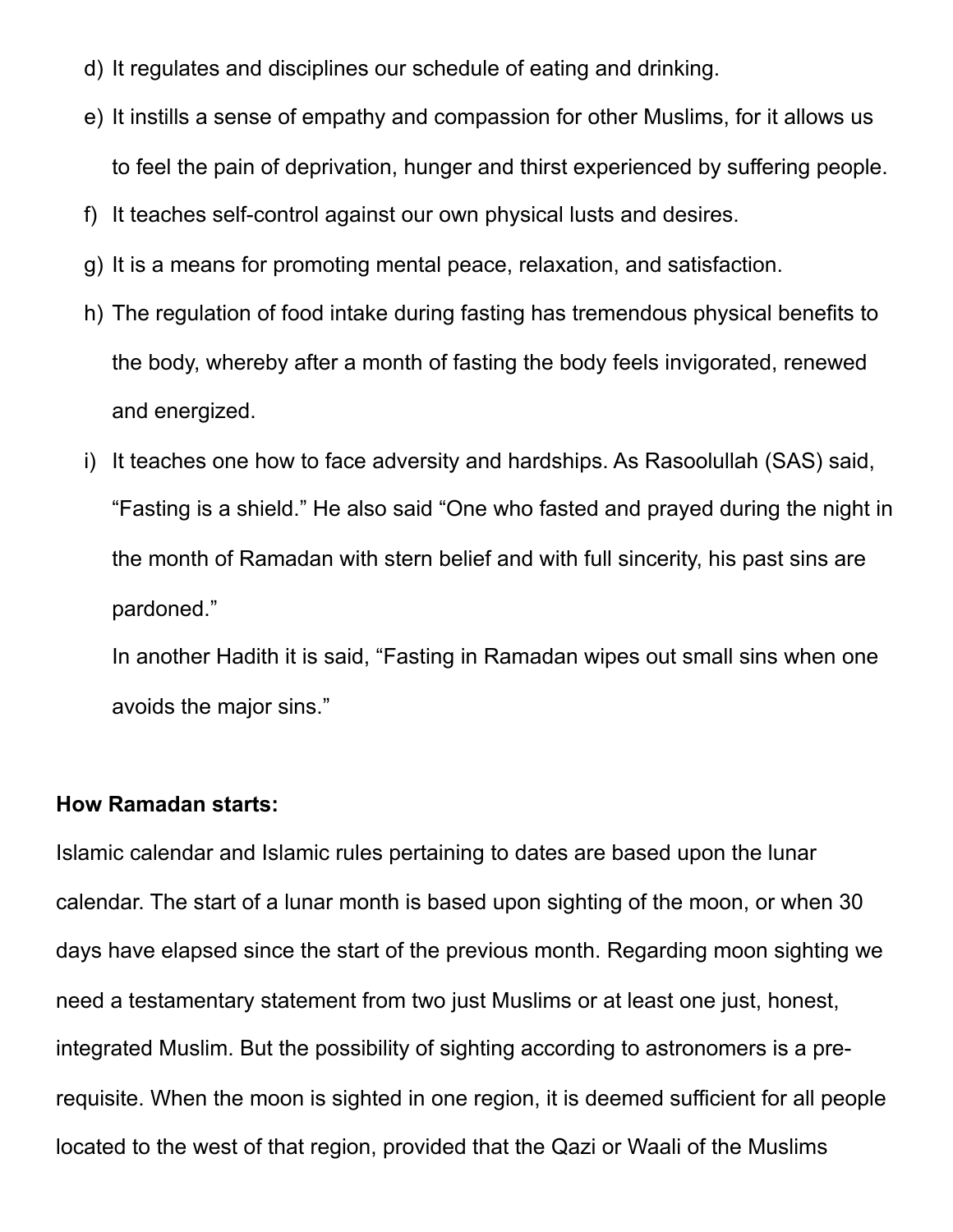endorses that decision. Since the age of the moon, and consequently its brightness and size will increase for all areas lying westward from any given location where the initial sighting took place.

#### **Conditions for fasting:**

The basic conditions for fasting are: Islam, intention, puberty, sanity, and capability. Capability implies being of health and for women not to be menstruating or bleeding following childbirth. Regarding intention Imam Shafi (RA) and Imam Ahmed (RA) said that it must be made at night before dawn break for every single day. Imam Malik (RA) says that it may be made during the night but also it is allowed until before sunset every day. Imam Abu Haneefa (RA) takes a very logical view and has said that as Ramadan is one single unit so the intention once at the beginning of Ramadan is enough for the entire month.

### **What is recommended in fasting:**

- **1.** Sahoor: To wake up at night and to eat and drink before dawn break. This is just like wudu for prayer. While wudu is fard for prayer, sahoor is recommended for fasting.
- **2.** Not to delay iftar but to break ones fast right with sunset.
- **3.** To make dua when breaking fast.
- **4.** To arrange iftar for others.
- **5.** To take a shower from janabat before daybreak or from menses, or bleeding from childbirth provided it stopped during the night so that the Muslim person can start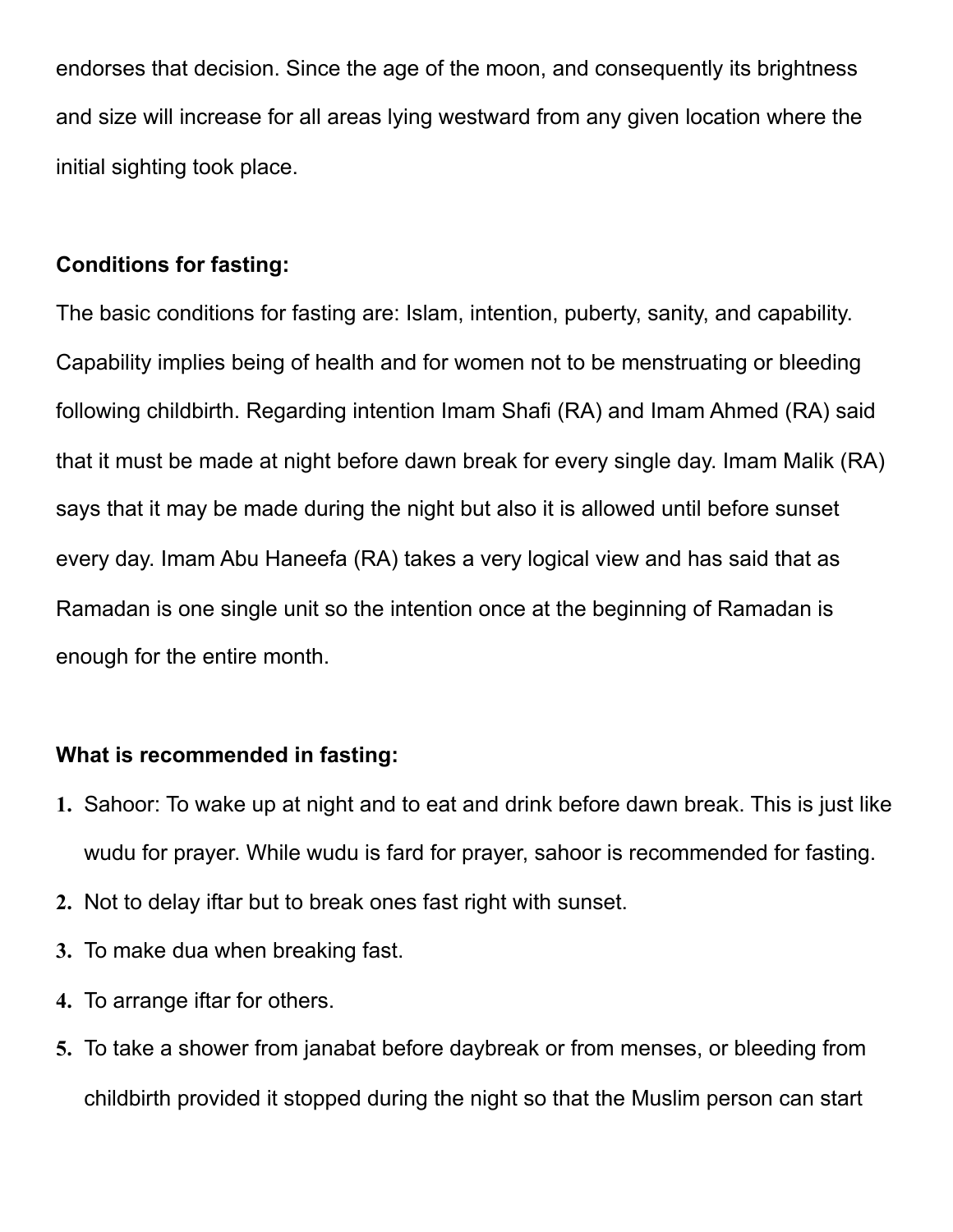the fast in a pure and clean state. However, if for some reason it was not possible to do so, then it is still acceptable to start the fast.

- **6.** To avoid vain talk and vain actions.
- **7.** To be generous towards ones family as well as the poor and needy.
- **8.** To spend much time in recitation of the Quran and in the remembrance of Allah (SWT), and learning Islam.
- **9.** To make itikaf (retreat/seclusion) on the last ten days and nights at the Masjid for men and at home in her prayer place for women.

# **Disliked practices during fasting:**

- **1.** During nafl fasting or optional fasting not to fast as sawmul wisal, which means not to eat or drink for two consecutive days.
- **2.** To gather saliva in the month intentionally and swallowing it. But swallowing saliva as a normal body reflex action is okay.
- **3.** To taste something unless it is for the sake of utmost necessity.
- **4.** To refrain from kissing spouse to preclude the likelihood of enticing further passion.

# **Acceptable excuses not to fast or break a fast:**

- **1.** Traveling: Even though it is permissible not to fast while traveling, it is recommended that one continues his fast.
- **2.** Sickness: When a pious Muslim physician recommends a patient not to fast for fear of aggravating their illness or condition.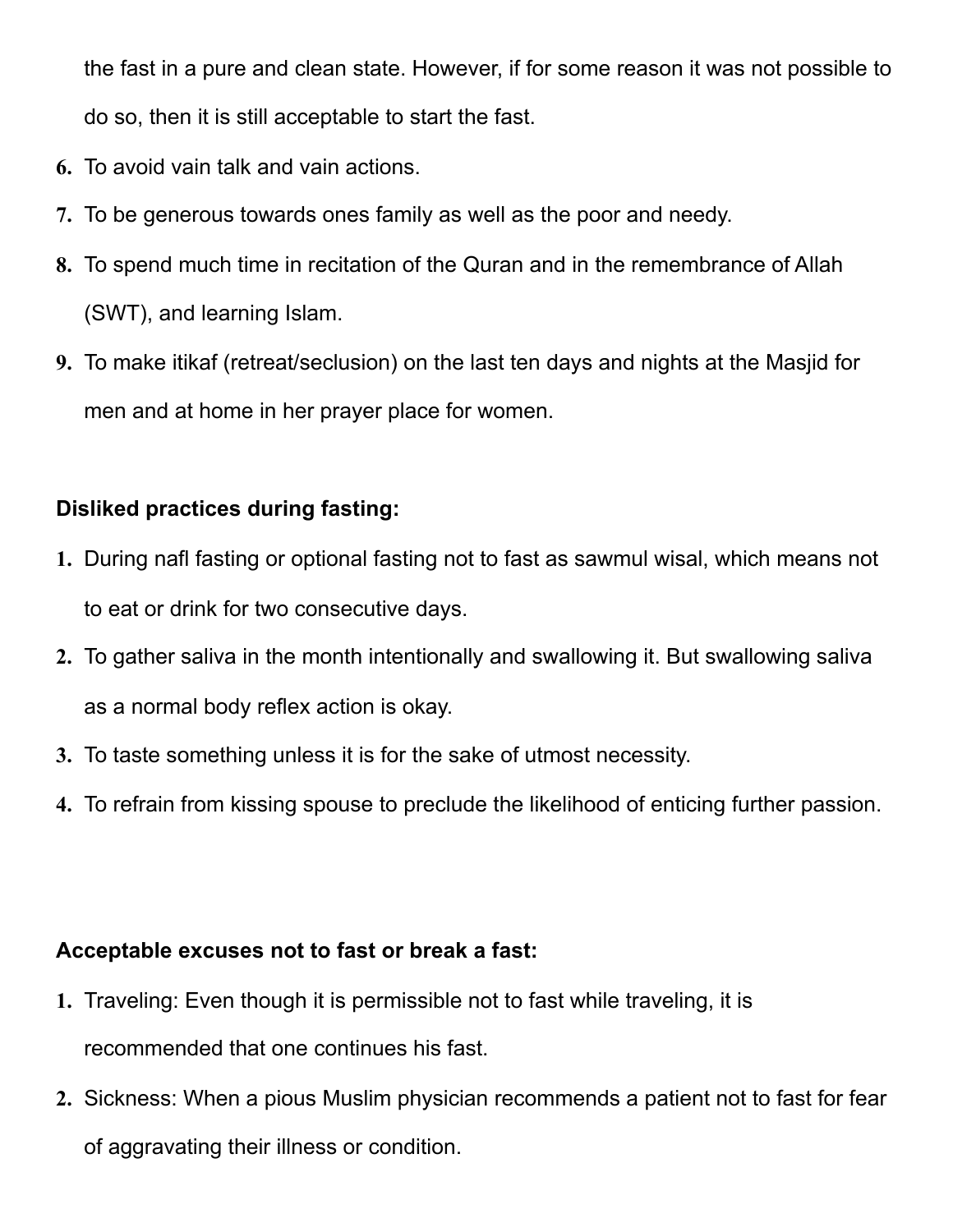- **3.** Pregnancy or nursing: A pregnant woman or a woman while nursing a baby fears for the health of her child or her own health.
- **4.** Decrepitude due to old age: When a person becomes so old that the body has become weak and that fasting would endanger the health or life of the person.
- **5.** Medical emergencies: If a person has become dehydrated or weakened due to any reason that a Muslim physician feels that the person's life is in danger, then breaking a fast under such dire circumstances would be permissible.
- **6.** Threat or force: In a circumstance where a person is threatened or forced to break his or her fast, then it is permissible.
- **7.** Other emergencies: If a person has to break his or her fast in order to rescue somebody from drowning or from a fire than that is acceptable.

### **What are the things that cause breaking of a fast but require Qada only? In**

### **general there are only three kinds of circumstances that are applicable to this.**

- **1.** Eating, drinking or taking medicine all with some acceptable excuse. For example mistakenly swallowing water while making wudu.
- **2.** Eating or drinking something which is neither food nor medicine, nor the nature requires it to be eaten, for example eating clay or something inorganic.
- **3.** Sexual discharge but without sexual intercourse.

In all of the above cases there is a Qada but no Kaffarah (expiation/atonement) due.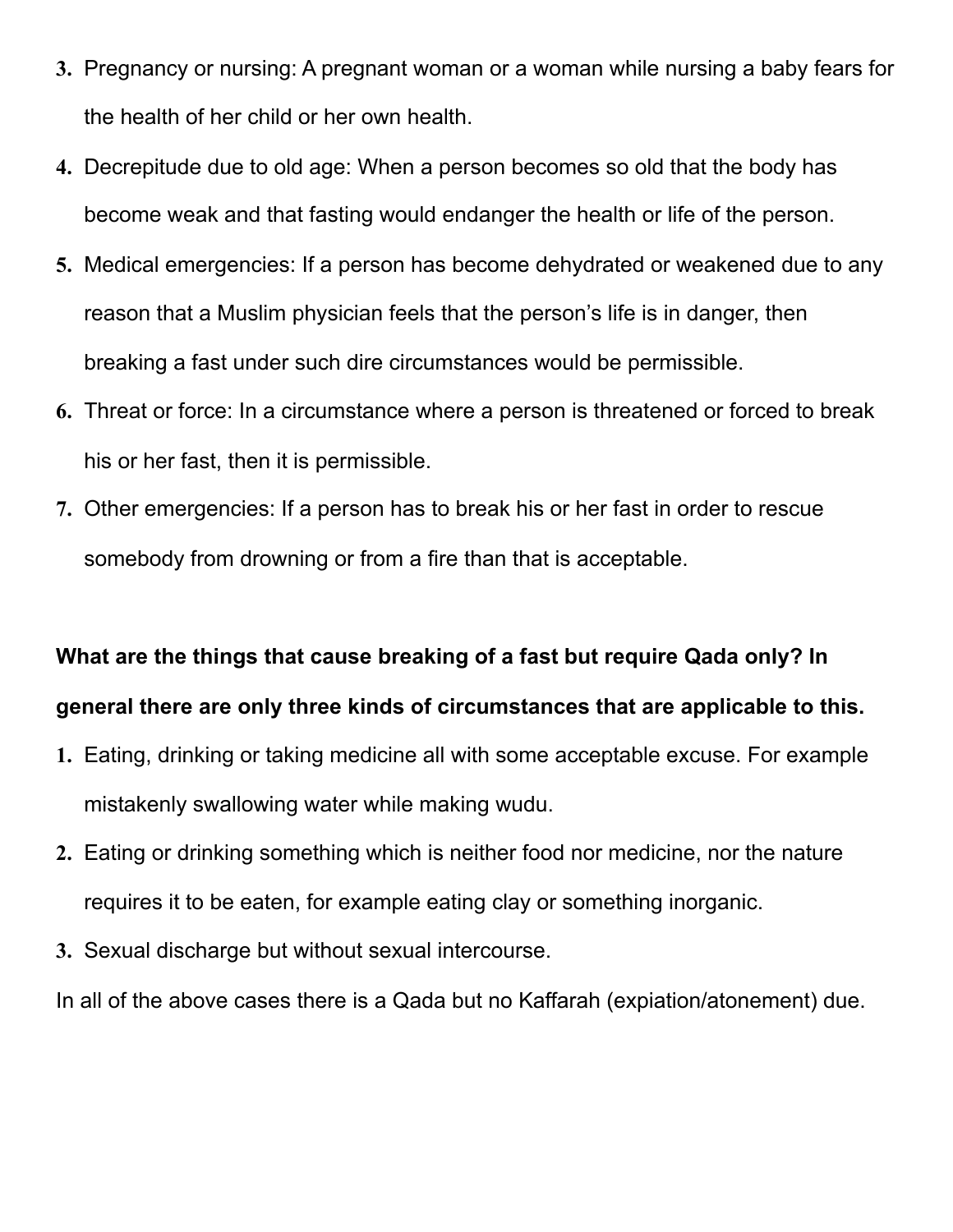# **Things which entail both Qada and Kaffarah. There are two primary actions that would necessitate this:**

- 1. To consume food or drink or medicine even without a valid excuse or need.
- 2. To satisfy oneself sexually while fasting.

In these two circumstances a person is bound to do Qada as well as Kaffarah.

# **Things that do not break the fast:**

- 1. Eating or drinking by mistake or through thoughtlessness, not deliberately.
- 2. Using of a toothbrush. But toothpaste may be avoided since some trace amount of the toothpaste can be swallowed.
- 3. An injection, either intramuscular or intravenous does not break the fast. However, an enema does since the intestine is connected to the stomach.
- 4. Vomiting does not break the fast. However if the person vomits to the amount of a mouthful intentionally and swallows back a little bit, then according to Imam Abu Haneefa it does break the fast.

# **Taraweeh:**

Taraweeh is a special prayer only offered in Ramadan after salat-e-isha and before salat-e-witr every night. Taraweeh is sunnah and it consists of 20 rakat. Ibni Abbas said that Rasoolullah used to offer 20 rakats during taraweeh. All of the Sahabah, Tabieen, Mufasireen, Muhaddaseen, all of the four Imams, all of the Fuqaha, and the entire Muslim ummah for the last 14 centuries agree upon these 20 rakats. As farad rakats of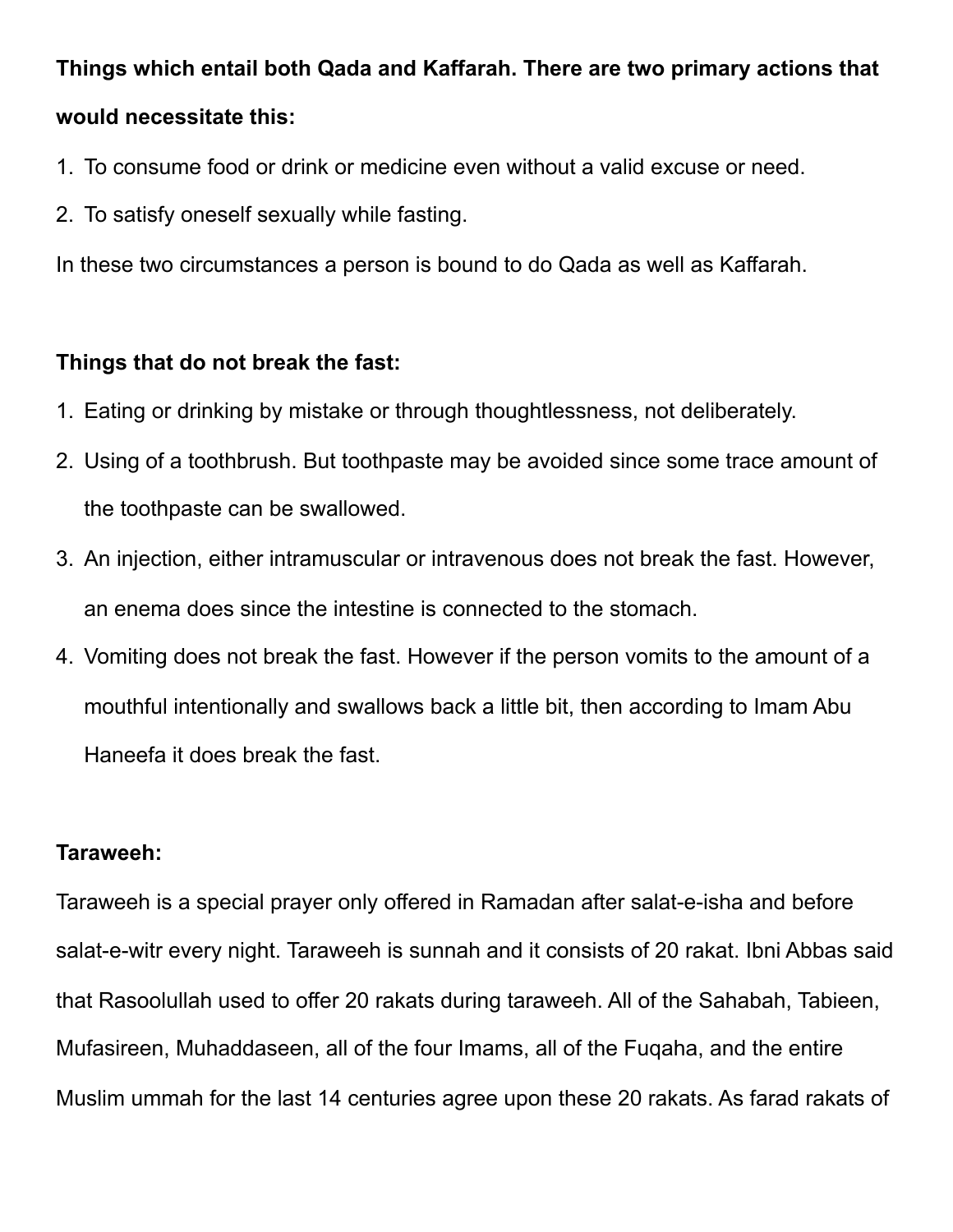all the five prayers every day along with the three witr wajib adds up to 20 rakats, so in Ramadan an extra 20 rakats are recommended as a sunnah.

#### **Itikaf (Seclusion):**

Human beings by nature need to crave spiritual satisfaction. One of the ways to achieve this is through seclusion where one completely disconnects oneself from the business of this world. And this is the reason that Itikaf is recommended for all men to stay at the Masjid from the  $21<sup>st</sup>$  night of Ramadan until the night before eid when its announcement is made. However, to stay until eid prayer is recommended. Rasoolullah (SAS) never missed Itikaf in Ramadan. Women can perform their itikaf as well at home in the place fixed for their prayer.

#### **Virtues of Ramadan:**

There are many ahadith regarding the virtues of Ramadan. Here we will select only one hadith and provide some commentary.

Salman Al Farsi (RAA) reported that Rasoolullah (SAS) addressed us in the last day of the month of Sha'ban and he said, "O People! There came upon you a great blessed month, a month where in there is a night that is better than a thousand months. The fasting during this month is an obligation and the extra prayer at night is recommended. Anyone who comes close to Allah with good deeds in this month is as if he performed an obligatory duty during a time other than Ramadan. And he who fulfills an obligation during this month will be like he performed 70 obligatory duties in another month. It is a month of patience, and the reward of patience is paradise. It is the month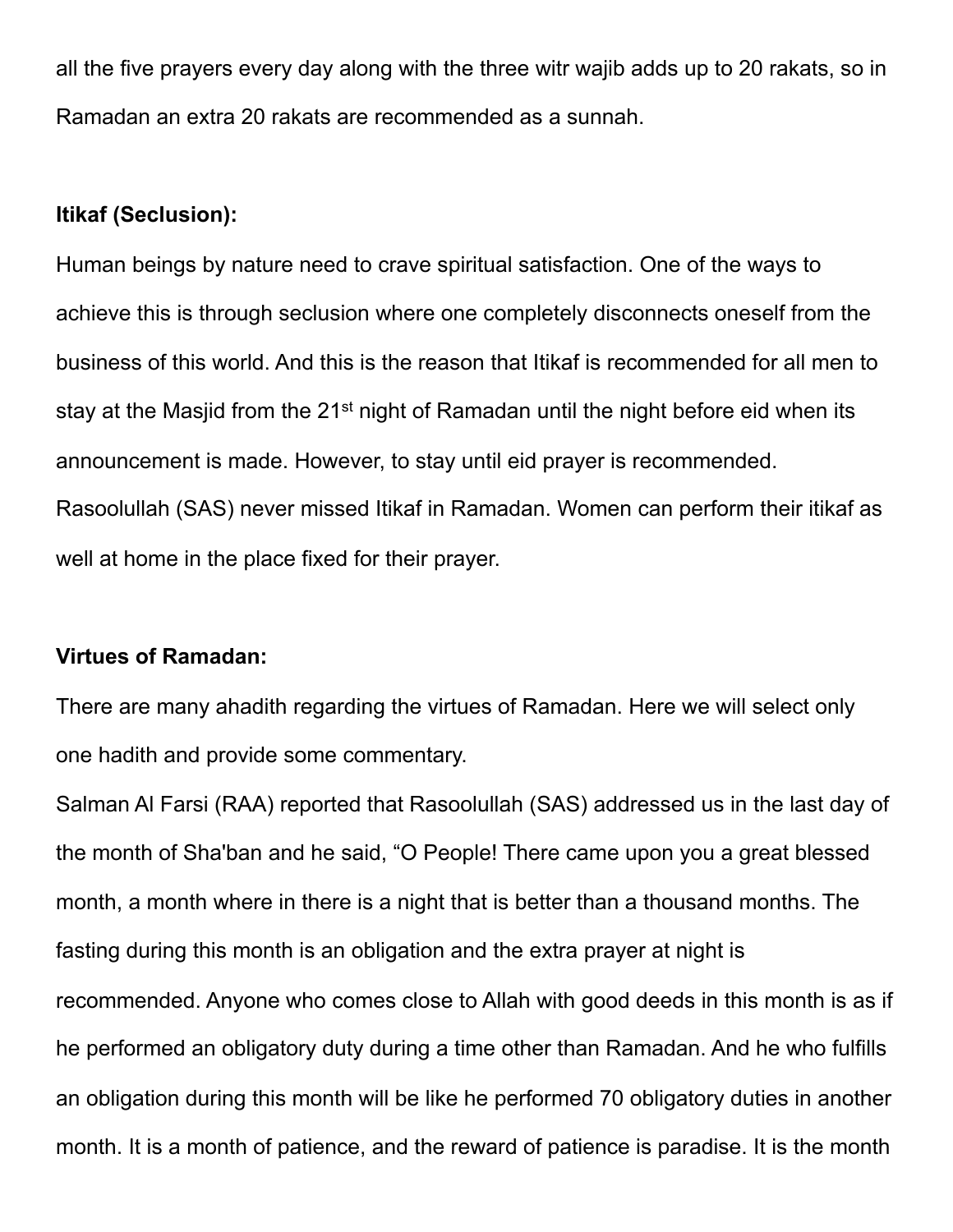of sympathies (with the poor, sick and the needy) so as to share their sorrows. It is a month where the sustenance of a believer increases for whoever feeds a fasting person in order to break the fast for him. There shall be forgiveness of his sins and emancipation from the fire of hell, and for him his reward will not be diminished in the least." We said O Messenger of Allah, not all of us can provide such things to a fasting person. The Messenger replied, "Allah grants this same reward to him who gives a single date or a drink of water or a sip of milk. This is a month, the first of which brings Allah's mercy, the middle brings his forgiveness, and the last part of which brings emancipation from the fire of hell. Whosoever lessens the burden of his slave (servant) in this month, Allah will forgive him from the fire. And in this month four things you should increase/endeavor to perform in great number. Two of which will please your Lord, while the other two shall be those without which you cannot make do. The former two are Kalima Tayeba and Istighfar, while the latter two are that you should ask Allah for entrance into Paradise and seek refuge in Him from the Fire of Jahannam. And whoever gives a person who fasted water to drink, Allah shall grant that giver to drink from My fountain, such a drink where after he shall never feel thirsty until he enters Jannah." (Ibni Khuzaimah's Sahih).

#### **Laitul Qadr & Eidul Fitr:**

Rasoolullah (SAS) said, "Seek and search for the blessed night in the last ten nights from the month of Ramadan." And this is also another philosophy behind itikaf as well. It is not essential for someone to recognize that night, but if he has performed ibadah in that night without the knowledge that it is Lailatul Qadr, he will get the reward.